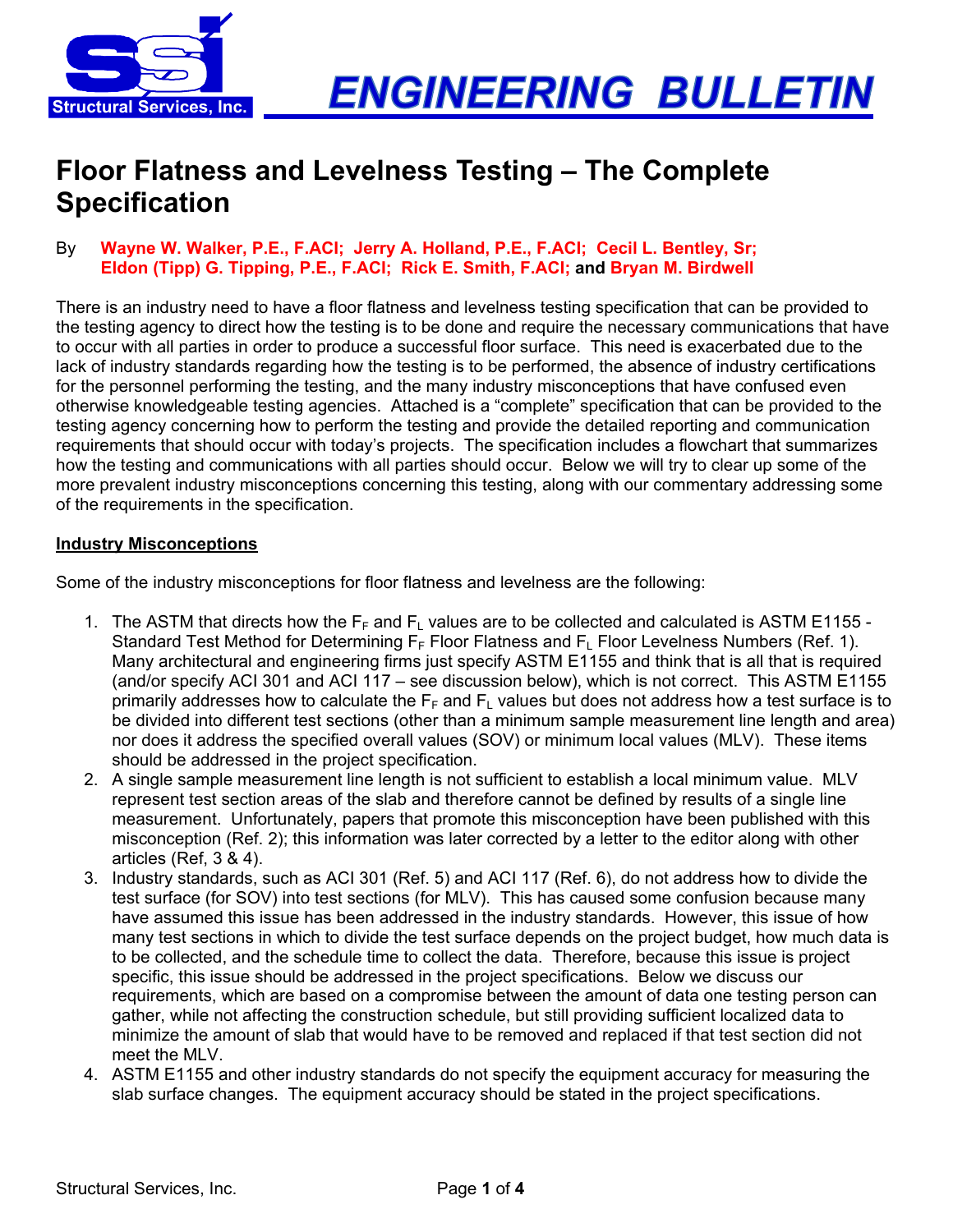### **Specification Commentary**

The attached specification is based on many years of measuring and troubleshooting floor flatness and levelness issues on different types of projects. The following is commentary and background information regarding some of our specification requirements.

- 1. We have changed the definition of "test surface" from ASTM E1155's "entire floor" to "The entire day's of continuous concrete slab placement". Contractors have taken advantage of ASTM E1155's definition when placing slab portions with marginally low  $F_F/F_L$  values and then placing slabs with exceptionally high values of  $F_F/F_L$ , such that the average  $F_F/F_L$  will equal or exceed the SOV. This issue becomes more pronounced with large buildings, where a floor area as large as 1 million square feet or more might have significant slab areas with marginal MLV values of  $F_F/F_L$ . In our specification, by changing the definition of "test surface" this issue is minimized, especially with today's equipment where daily slab placements of 20,000 sf to 50,000 sf are common.
- 2. As mentioned above, there is no industry standard certification for personnel who perform the testing. We have seen the competency level of the testing personnel vary substantially; this includes some testing personnel who have "read the equipment manual" and rely on the software to do the testing correctly but have little fundamental understanding of the testing procedure. The major testing equipment manufacturers do provide certification training on how to operate their testing equipment and perform the testing. To have a minimum level of testing personnel competency, we have required the testing personnel to have attended and successfully completed the training provided by the manufacturer of their particular equipment and to submit their certification. In the future, we hope to encourage ACI to develop and offer a F-Number Certification Program and then require ACI Certified Technicians in ACI 301.
- 3. We have added additional reporting requirements above the ASTM E1155 minimal requirement of listing the  $F_F/F_L$  values in a tabular form. These requirements are necessary to help the contractor improve and troubleshoot issues when  $F_F/F_F$  values are low. These requirements are:
	- A. Provide a floor plan showing the boundary limits of each test section, along with the locations of the sample measurement lines, such that the deficient areas can be located. The plan should be sufficiently accurate to allow the testing to be replicated and data to be verified if necessary.
	- B. Provide a plot or graph of the sample measurement lines, along with the maximum *q* value (profile curvature value). This graph and *q* value can be used to determine if there are anomalies that are being "averaged out", with the result that acceptable  $F_F/F_F$  values are being reported even though localized problems may be present. Additionally, we take exception to ASTM E1155's two foot exclusion requirement for construction joints by requiring the sample measurement lines to start at the construction joint; we do this because these locations are often the worst portions of the slab due to different finishing tools and techniques and also because vehicles, personnel, etc. do not avoid these joints. By starting the sample measure lines at the construction joint, allows identification of potential construction joint elevation issues if they are occurring.
- 4. We have added a section concerning notifications. It is very important that the testing agency notify all of the parties if the MLV is not achieved for a specific test section. This notification is to occur immediately after the test for that section is completed. We have even provided a Work Flowchart showing how these notifications are to occur during the testing procedure and also the contractor's options if a test section is below the MLV. The contractor may choose to do additional testing to possibly limit the amount of slab that has to be removed and replaced.
- 5. We have required that the personnel who will perform the actual testing attend the slab preconstruction meeting. It is important that the testing personnel understand all aspects of the specification that affect the testing personnel's work, the importance of timely notifications if test sections MLV values are not being achieved, and who is to be notified.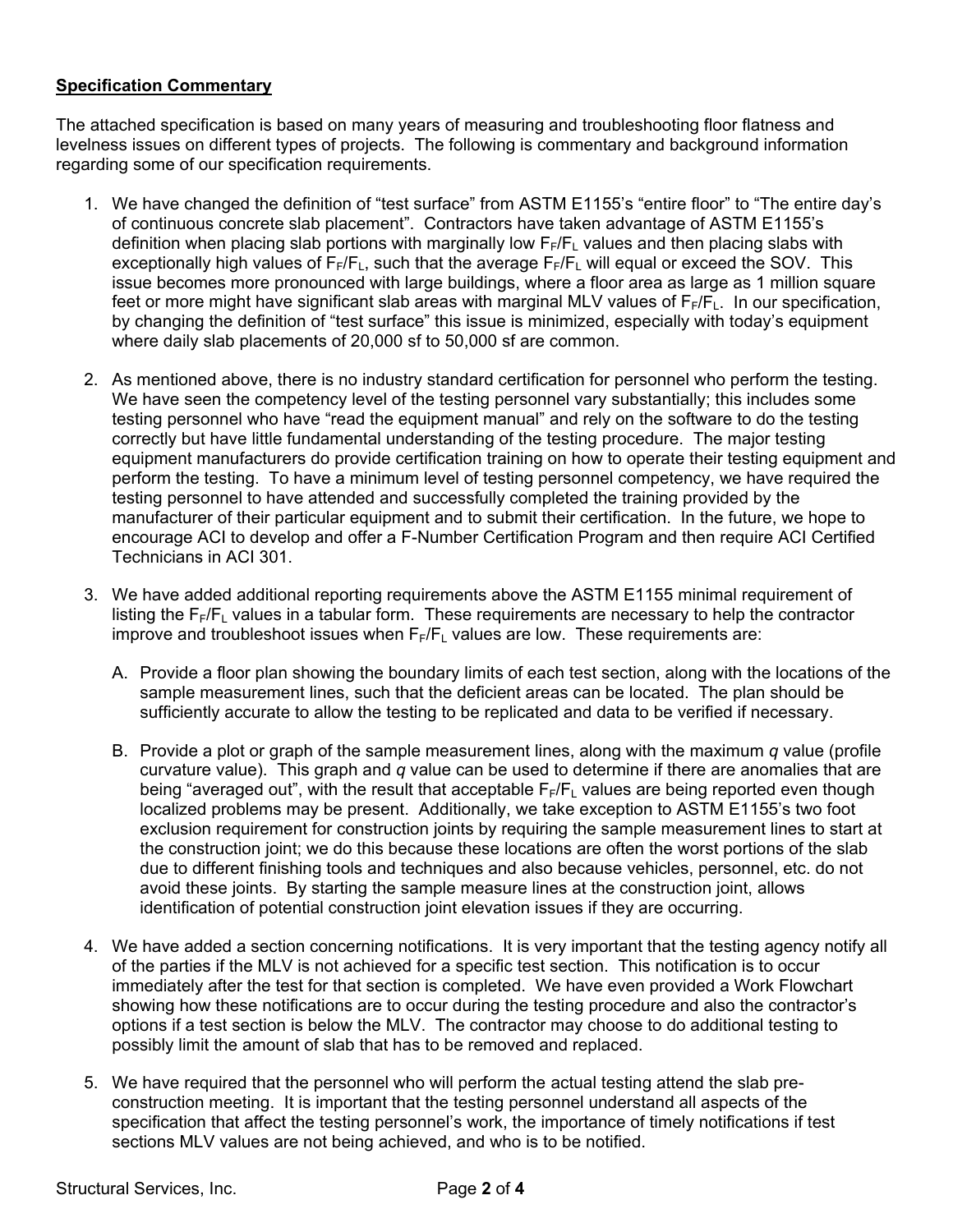- 6. We have required the test section dimensions to satisfy four different requirements and have provided a Test Section Boundary Example demonstrating these requirements. These requirements are based on a compromise between the amount of data one testing person can gather, while not affecting the construction schedule, and providing sufficient localized data to minimize the amount of slab that would have to be removed and replaced if that test section did not meet the MLV. Additionally, as noted in the Work Flowchart, the contractor may choose to do additional testing to further divide the deficient test section to possibly limit the amount of slab that has to be removed and replaced.
- 7. Slab finishing operations are typically performed parallel and perpendicular to column lines; this also includes the orientation of racking systems and vehicular traffic. Therefore, to evaluate any finishing issues with the testing data, we have required the sample measurement lines to be parallel and perpendicular to column lines and not diagonally oriented.

# **References:**

- 1. ASTM E1155 14 Standard Test Method for Determining  $F_F$  Floor Flatness and  $F_L$  Floor Levelness **Numbers**
- 2. Cheek, M. A., 2011, "The Floor Flatness Report", Concrete International, Jan., pp. 35-39.
- 3. Birdwell, B. M., and Darrow, D. L., 2012, "Letters", Concrete International, Mar., p. 6.
- 4. ACI Staff, 2008, "Concrete Q&A: Rejecting Floors Based on One Sample Measurement Line", Concrete International, Jul., pp. 83-84.
- 5. American Concrete Institute (ACI) 301-16 "Specifications for Structural Concrete".
- 6. American Concrete Institute (ACI) 117-10 "Specification for Tolerances for Concrete Construction and Materials and Commentary".



**Wayne W. Walker, P.E., F.ACI**, is a Principal and the Director of Engineering Services at **Structural Services, Inc.** He is on several ACI committees and has been a speaker at ACI seminars. He has also published other papers and has developed many computer programs to analyze and design slabs and other structures.



**Jerry A. Holland, P.E., F.ACI**, is a Principal, Vice-President and the Director of Design Services for **Structural Services, Inc.** He is on several ACI committees, teaches seminars for ACI and the World of Concrete. He has also published other papers and has more than 50 years of experience worldwide with the design, construction, and troubleshooting of concrete slabs other structures.



**Cecil L. Bentley Sr.** is a Concrete Construction Consultant for **Structural Services Inc.** He was the Owner and President of one of the Southeast's largest concrete contractors. He is an examiner for the American Concrete Institute Concrete Flatwork Finisher/Technician Certification Program and a Specialty Commercial/Industrial Flatwork Finisher and Technician. Cecil has over 50 years of experience troubleshooting concrete failures.



**Eldon (Tipp) G. Tipping, P.E., F.ACI**, is a Principal, Vice-Chairman and Founder of **Structural Services Inc.** He is an industry leader, educator and a pioneer in developing placement, finishing, and monitoring procedures for flat work construction. He is on several ACI committees, teaches seminars for the World of Concrete and other organizations. Tipp has also published other papers and has more than 40 years of design and construction experience along with preforming many forensics investigations.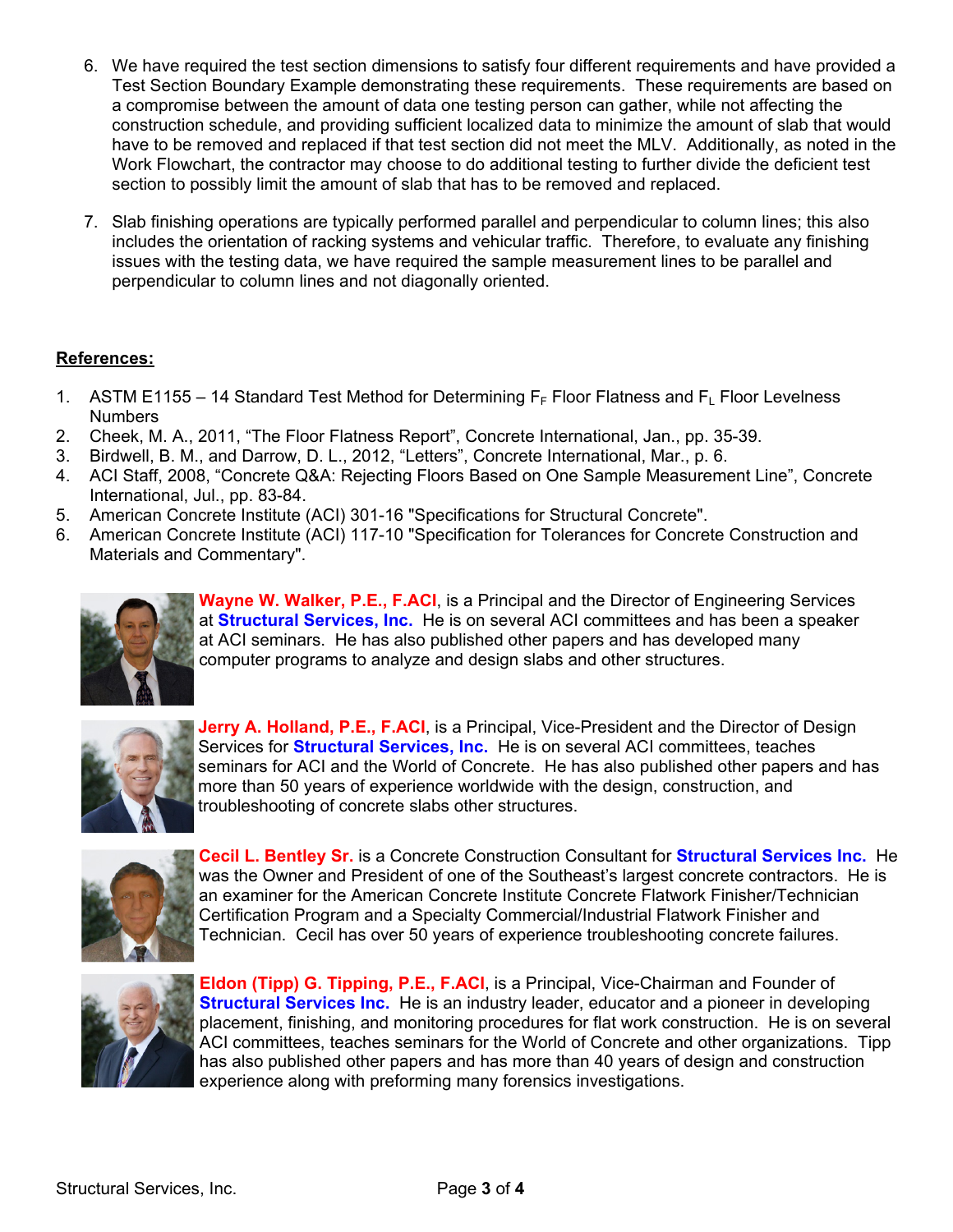

**Rick E. Smith, F.ACI**, is a Principal, President and a Senior Consultant for **Structural Services Inc.** He is a well-known industry leader concerning slabs-on-ground, suspended slabs and pavements. Rick has developed innovative designs related to the construction, maintenance, repair and polishing of slabs. He is on several ACI committees, teaches seminars for ACI and the World of Concrete.



**Bryan M. Birdwell** is a Principal, Senior Floor & Paving Consultant for **Structural Services Inc.** He is well-known in the concrete industry for his expertise in the installation, techniques and procedures of super flat and high tolerance floors. He is on several ACI committees and teaches seminars for the World of Concrete. Bryan is also an examiner for ACI's Specialty Commercial/ Industrial Concrete Flatwork Finisher/Technician Certification Program.

**Download paper from SSI's Web site: http://www.ssiteam.com/publications | 11OCT18**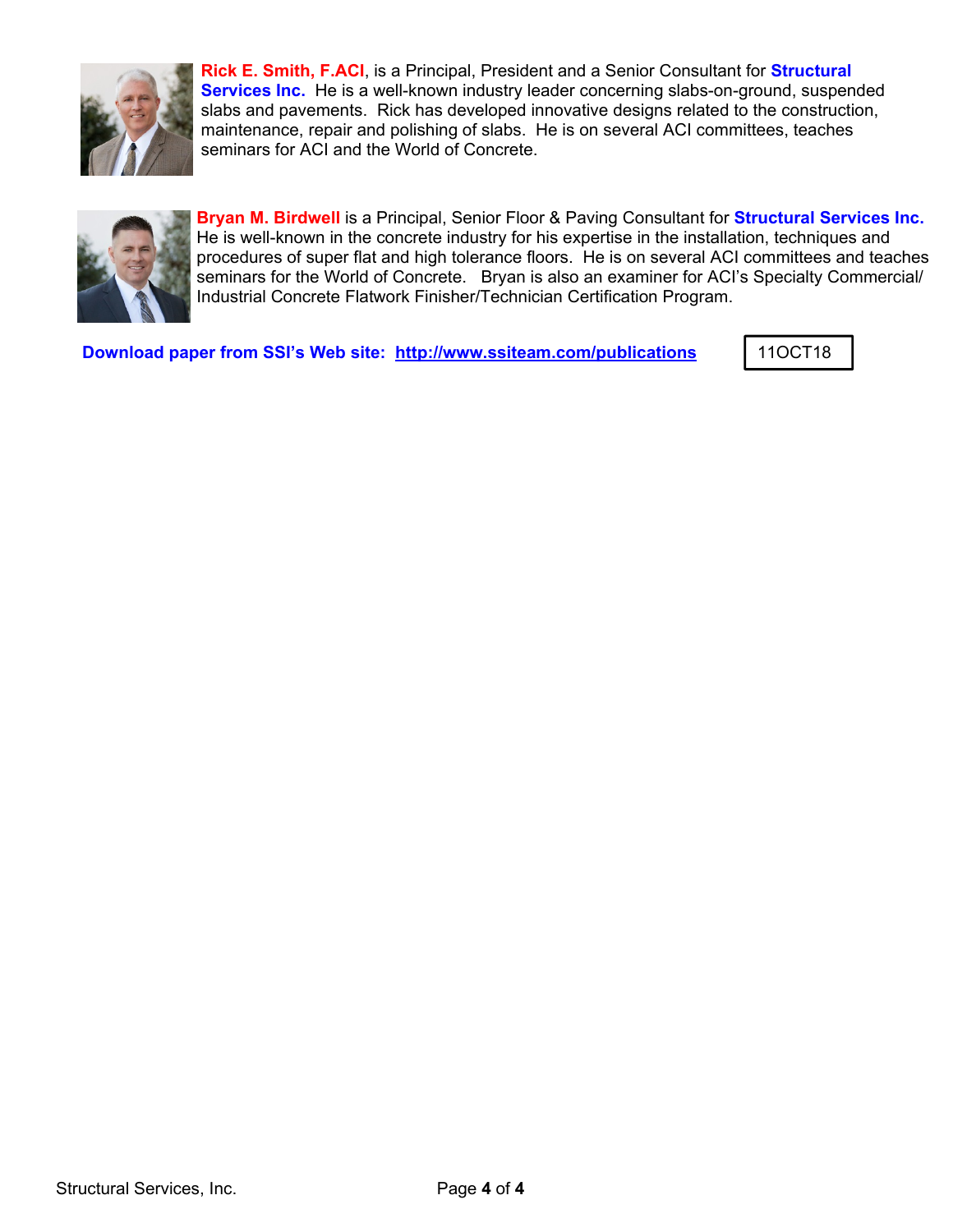### SECTION 01 43 27 - RANDOM TRAFFIC AREAS FLOOR FLATNESS AND LEVELNESS TESTING

# PART 1 - GENERAL

# 1.1 SUMMARY

A. Section includes testing and reporting requirements for random traffic floor areas.

### 1.2 RELATED REQUIREMENTS

- A. Section 03 30 00 Cast-in-Place Concrete
- B. Section 03 35 60 Concrete Floor Finishing

#### 1.3 REFERENCE STANDARDS

- A. The referenced standards are to be the latest based on this Specification date as shown below.
	- 1. ASTM E1155 Standard Test Method for Determining  $F_F$  Floor Flatness and  $F_L$ Floor Levelness Numbers

### 1.4 DEFINITIONS

- A. The definitions are to be per ASTM E1155, except as follows:
	- 1. Test Surface: The entire day's of continuous concrete slab placement.
	- 2. Test Section: The subdivision of the test surface where sample measurement lines are used to collect data for the slab's test surface.
- B. Specified overall values (SOV): The composite values of all F-Numbers for the test sections of a test surface.
- C. Minimum local values (MLV): The minimum F-Number values permitted for an individual test section.

#### 1.5 SUBMITTALS

- A. Evidence of Qualifications:
	- 1. Provide a certificate verifying the person performing the work is a certified technician for the floor surface measuring equipment to be used.
	- 2. Testing personnel to have a minimum of 3 years of floor surface testing experience. Submit list of 3 recently completed projects similar in complexity and include project address along with Architect, Structural Engineer, and Contractor's names and telephone numbers.
- B. Equipment:
	- 1. Provide floor surface measuring equipment data sheets.
	- 2. Provide plan of action if floor surface measuring equipment is defective or inoperative.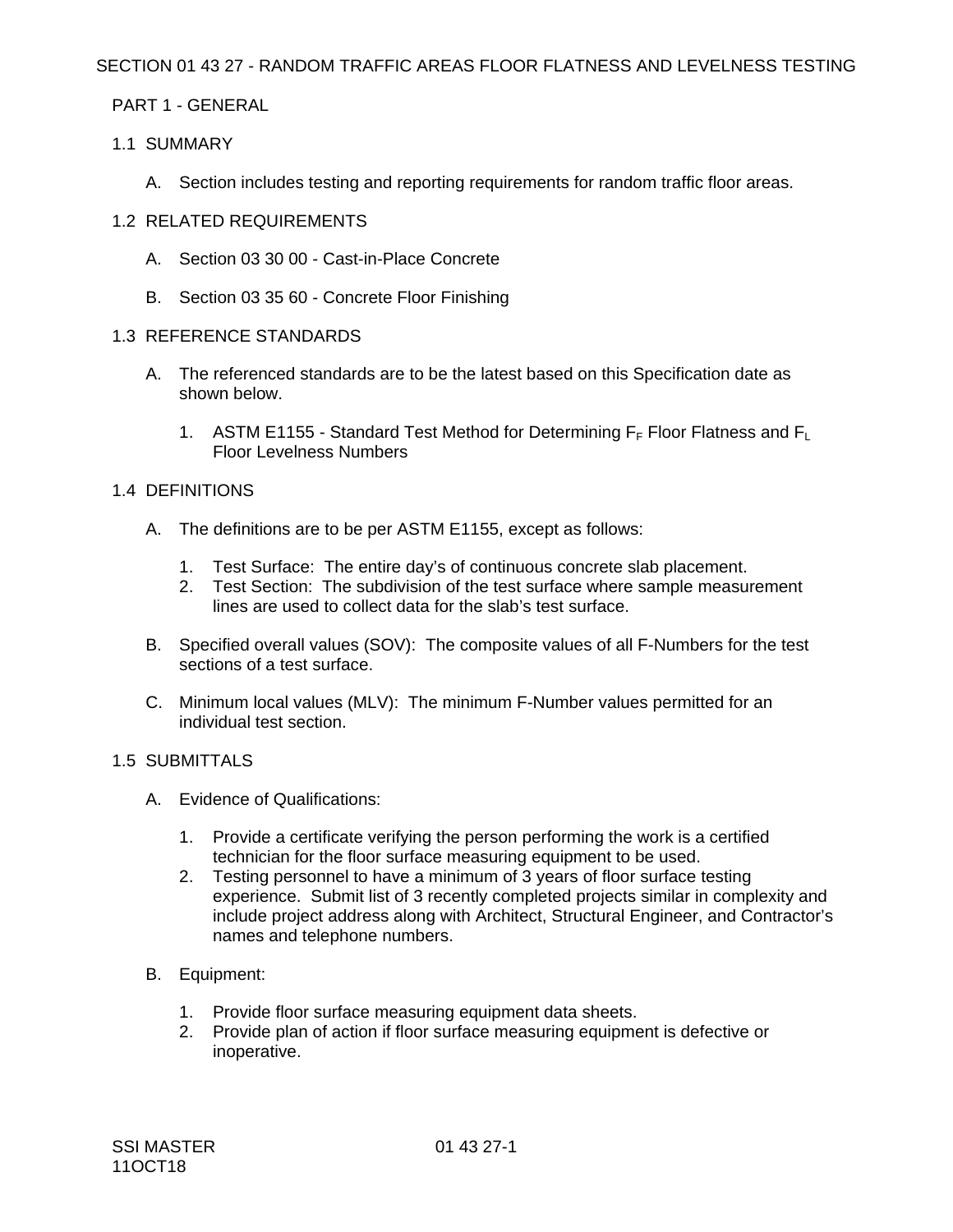- C. Proposed test sections: After attending the Slab Pre-Construction Meetings and the submission of the contractor's slab placement plan, provide floor plan drawing showing the proposed test sections and sample measurement line locations for the concrete slab placements. Submit information a minimum of three days prior to slab placement.
- D. Report requirements: The reports are to include as a minimum the following information:
	- 1. The reporting requirements of ASTM E1155
	- 2. Floor plan drawing showing the boundary limits of each test section with the sample measurement lines numbered and their locations identified on the plan. The plan should be sufficiently accurate to allow the testing to be replicated and data to be verified if necessary.
	- 3. A plot of the slab surface profile elevation as a function of horizontal distance for each sample measurement line.
	- 4. The listing of the maximum (+ or -) *q* value (profile curvature value) for each sample measurement line, along with the location.
	- 5. Locations of floor test sections that are deficient are to be shown on the floor plan drawing.
	- 6. The statistical amount of floor test surface area that is not in compliance with the specified SOV.
- E. Report scheduling:
	- 1. Submit written report by electronic means or hand deliver to parties concerned within 36 hours, or next regularly scheduled working day, after placement. Weekends and holidays are to be ignored when computing the testing and reporting deadlines. Include cost for retesting replaced or repaired defective areas.
		- a. Retesting required because of non-conformance to specified requirements shall be performed by the same testing agency. Payment for retesting will be charged to the Contractor by deducting testing charges from the Contract Price.
- F. Notifications:
	- 1. Immediately notify preferably in less than 1 hour the Owner's representative and other parties concerned if any test section does not meet the MLV.
	- 2. Immediately notify preferably in less than 1 hour the Owner's representative and other parties concerned if any test surface does not meet the SOV.
	- 3. Complete testing, identify defective areas and give verbal report to Owner's representative and other parties concerned within 24 hours after placement.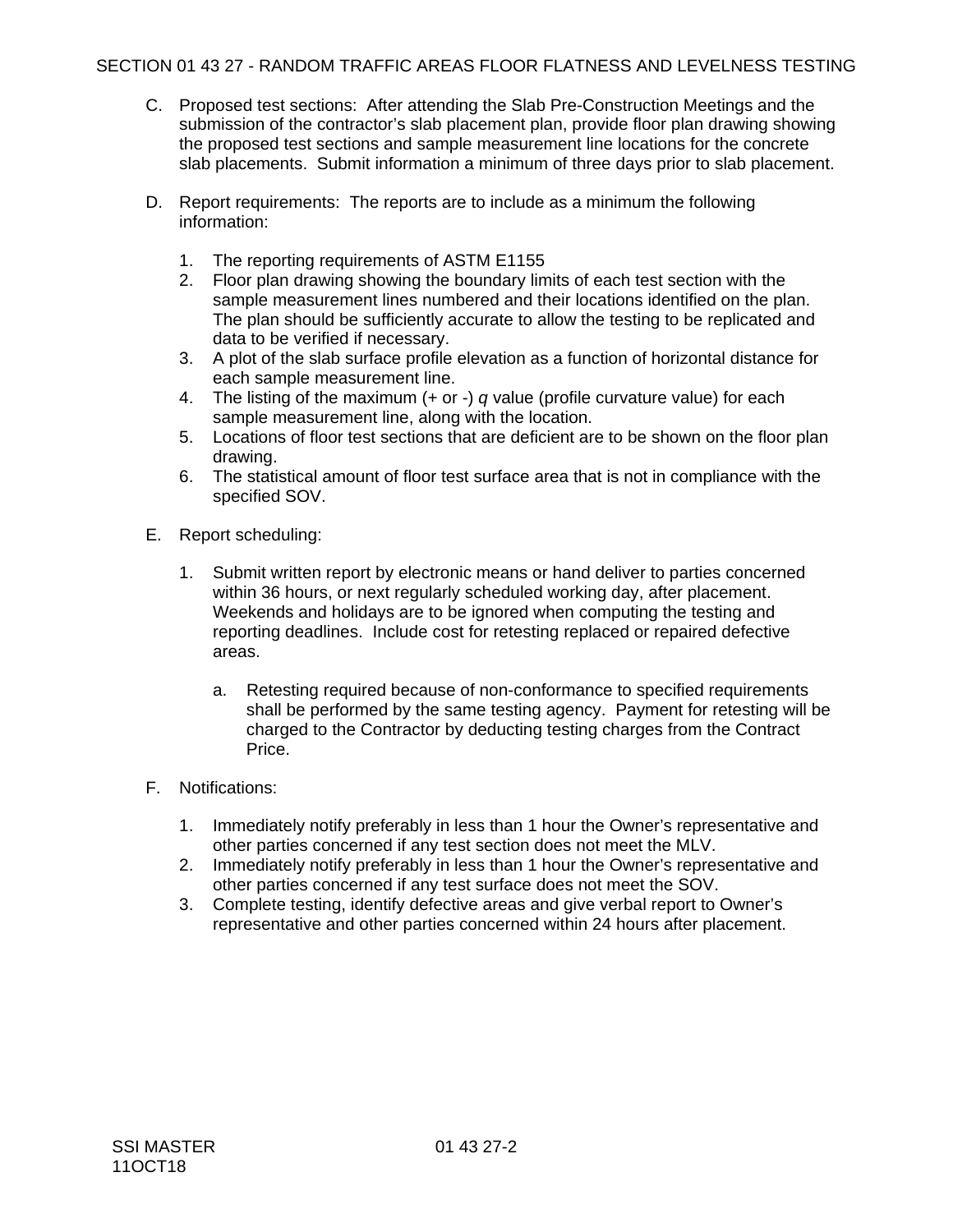#### 1.6 QUALITY ASSURANCE

- A. Testing Requirements:
	- 1. Measure random traffic areas delineated on the drawings per ASTM E1155 with the following exceptions:
		- a. Sample measurement lines are to occur for floor areas within 2 feet of construction joints.
	- 2. F-Number Requirements: As noted on drawings or specifications.
	- 3. Owner's testing agency is neither authorized to change any specified requirement, approve any portion of Work, nor reject Work.
	- 4. Responsibilities and duties of Contractor relative to Owner's testing:
		- a. Notify Owner's testing agency in advance of slab's pre-construction meeting to allow sufficient time to attend meeting.
		- b. Notify Owner's testing agency in advance of concrete placement to allow sufficient time to prepare for required testing.
	- 5. Cost Responsibility: Costs for corrective work and extra testing required by defective work borne by Contractor.
- B. Slab Pre-Construction Meetings:
	- 1. Personnel who are to perform the actual testing and those who have authority to control Work are required to attend the slab's pre-construction meetings.

#### PART 2 - PRODUCTS

#### 2.1 EQUIPMENT

A. Floor surface measuring device is to be able to measure the floor surface elevation change over 12 in. with an accuracy tolerance that does not exceed +/- 0.002 in.

#### PART 3 - EXECUTION

#### 3.1 GENERAL

- A. Start testing sections as soon as possible as they become available after final troweling operations so as not to impede the slab curing process. The testing should be done sooner but shall not exceed 72 hours after completion of the slab concrete finishing operations for the area being tested.
- B. For suspended slabs that have a specified  $F<sub>1</sub>$  value, testing is to occur before removable forms and/or shores have been removed.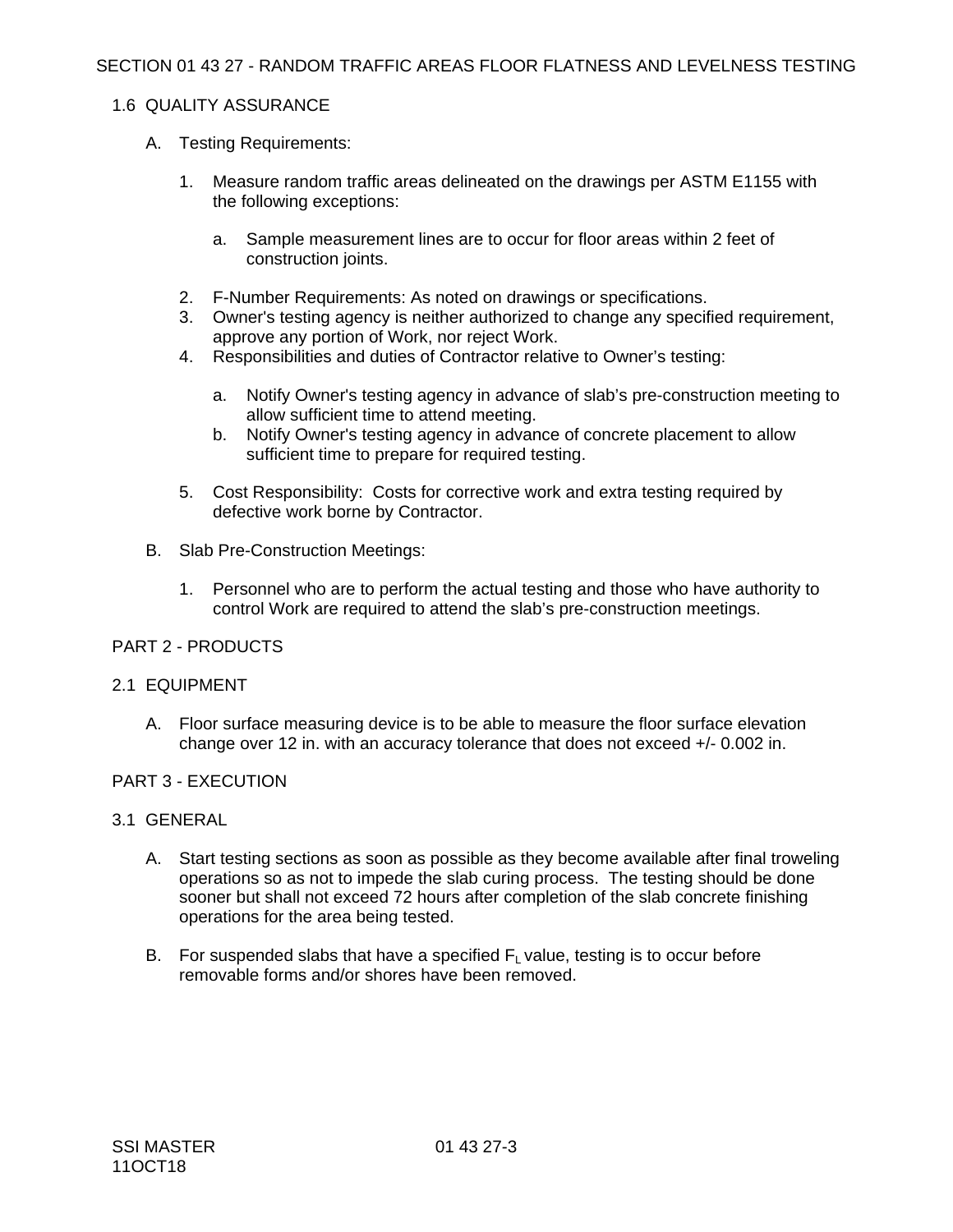### 3.2 TEST SECTION DIMENSIONS

- A. Test section areas are to satisfy all of the following:
	- 1. A minimum of 5 test sections are to be used for a test surface that exceeds 2000 sf.
	- 2. Conform to ASTM E1155 for the smallest permitted test section.
	- 3. Test section is not to exceed 14,500 sf.
	- 4. Test sections to be bound by construction joints, column or half-column lines.
- B. Orient sample measurement lines parallel and perpendicular to column lines, not diagonally oriented.

#### 3.3 ATTACHMENTS

- A. The following attachments are part of this Section:
	- 1. Work Flowchart
	- 2. Test section boundary example

End of Section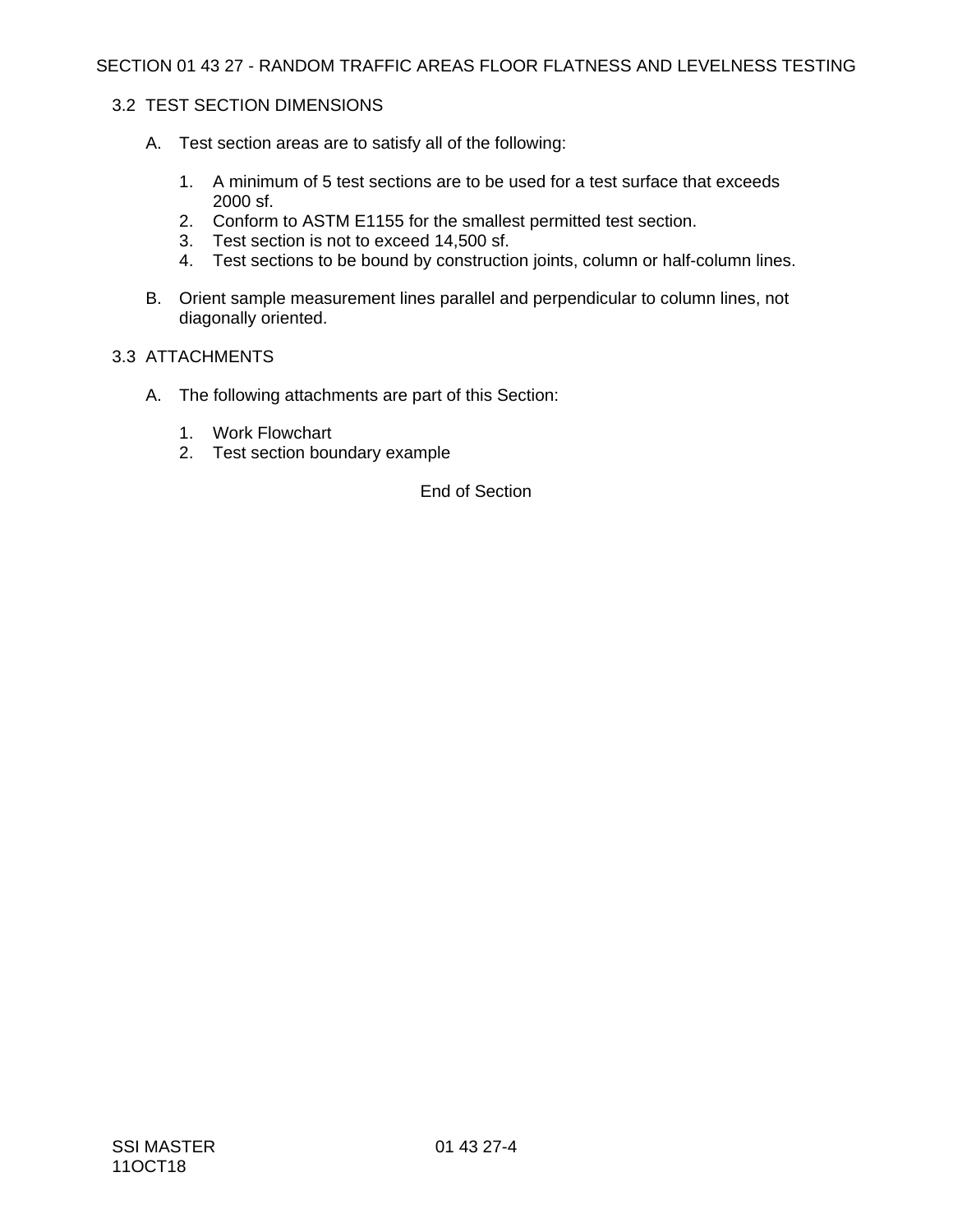



# WORK FLOWCHART